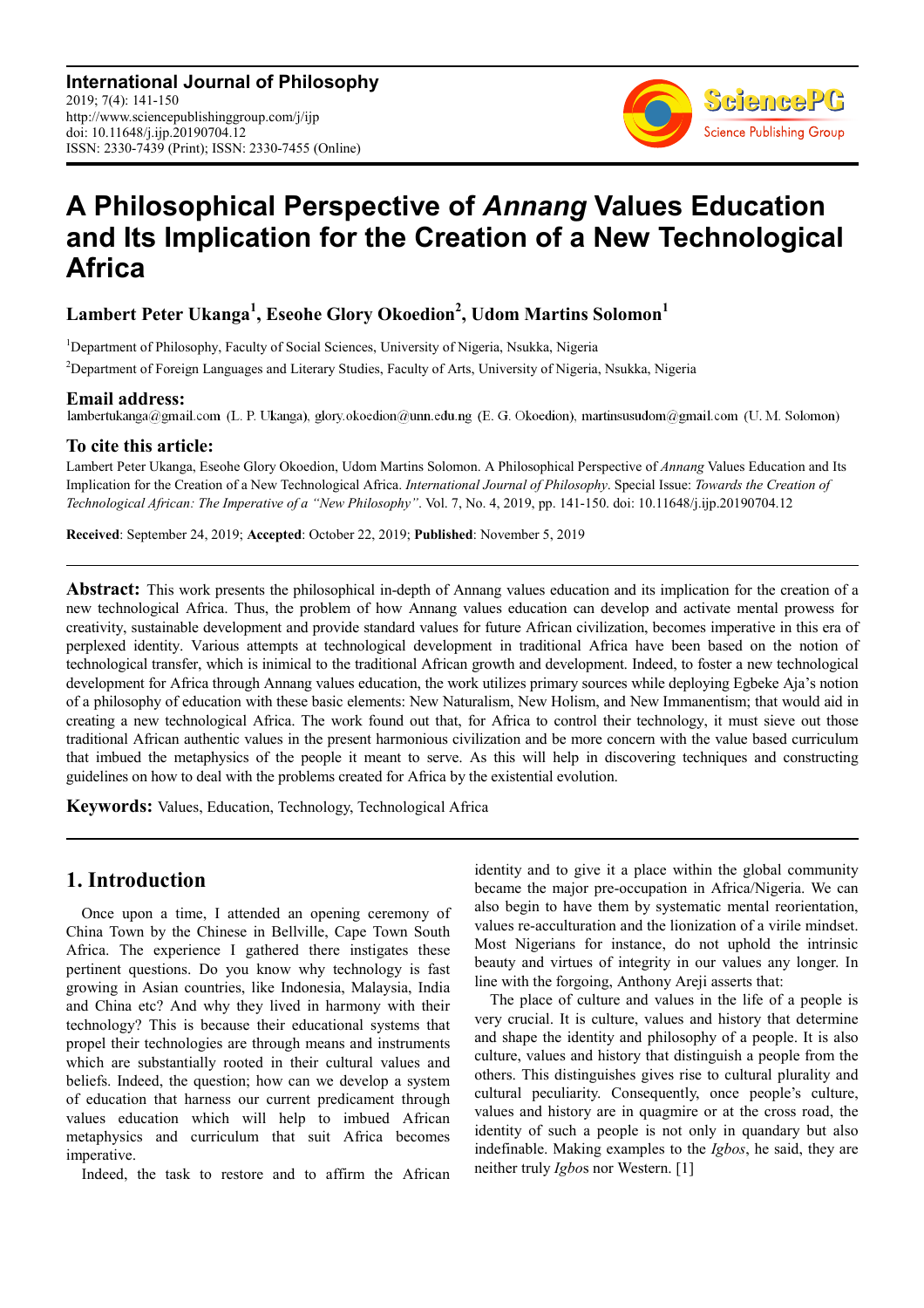Indeed, the need for the development of science and technology through values education become imperative. To this effect, Aja suggests that, the trend towards the creation of technological Africa in this harmonious civilization must be founded on a new philosophy of education with these basic elements: New Naturalism, New Holism, and New Immanentism; [2] as this would aid in creating a new technological Africa, by discovering techniques and constructing guidelines on how to deal with the problems created for Africa by the existential evolution.

Indeed, the harmony of this system of development does not prevent the Africa from adjusting itself to the new situation, especially since it's includes a tradition of assimilating foreign influences. And the implication of creating technological Africa should not be to conquer the natural African world, but to make traditional African education possible for contemporary Africans to live in harmony with a new system. The above concept therefore, remains the major issues that form the bedrock of this work.

## **2. The** *Annang* **and Their Values Education**

By way of investigating this history, many contemporary authors hold diverse opinions when it comes to the history and the migration of the *Annang* people. For instance, Udondata holds the view that: "*Annang* history can be traced to centuries of migration by Bantu speaking and Zulu hunters from the central Africa region via the Congo basin into the hinterland of equatorial west Africa." This *Annang*-*Bantu* migration, which has been noted by Udoh brought the *Annang* people (amidst wild life and rustic nature) to Eket in the 3rd century B. C. "The *Annang* first settled at Eket for many years before the visit of the early navigators in 450 BC and the visit of the king of Egypt Necho in 600BC." [3]

By 7000 AD many groups and nationalities have established their presence in the Niger Delta region. Among such groups are the *Annang*, *Ibibio*, *Efik, Ijaw, Tiv* and many others. These beings are referred to as the: "aborigines of the Nigeria Delta regions." [3]

In the *Aro* kingdom, particularly in Ibom land, the *Annang* exercised great influence as custodians of the religious and traditional observances of the kingdom. The *Annang* lorded over all the other ethnic groups as priests of *Ibritam,* the famous *Ibinukpabi* oracle. In fact, until the 14<sup>th</sup> century AD when the Igbo invaded and sacked the *Aro* kingdom, the *Annang* were popularly referred to as the *Oku Ibom Atai* of the *Aro* kingdom, excelling in divination, prediction of the future and the manipulation of the cosmos.

Patty Etete notes in *Annang National Consciousness* that the quest for the settlement of the people of *Annang* began from central Africa of the Bantu to the Cameroon region around the 3rd century BC and maintained that: "their migration had been marked by many centuries of struggle for survival." [4] While other authors have claimed that:

The *Annang* have their origins from the Egypt and the

*Bantu* and settled in Ghana before arriving in central *Benue* valley in Nigeria, and moved through the Northern Cross River to the *Enyong* creek and then eventually traveled through the East Ibibio (Ikono) and finally settled at the preday Abak in Abak L. G. A of Akwa Ibom state. [4]

Again, others opined that the ancestors of Annang were:

Israelites (Jews) of the Northern Kingdom who left Israel to Egypt before the Babylonian captivity, and that the ancestors of the *Annang* people of Nigeria were the products of marriages for the people of Israel and Egyptian who migrated from Egypt to *Bantu* in former Belgian Congo and their coastal south eastern land in Nigeria via Ethiopia and Sudan; and the *Annang* in *Twi* of Ghana means fourth Son. [4]

This particular *Twi*- Ghanian history can account for the *Annang* answering the same name with the *Twi* of Ghana. For instance, we have Essien in *Annang*, also Essien in Ghana. We have *Annang* as a tribe and we equally have *Annang* as a name in Ghana. This similar affinity or identity tells us about our history. It is also said that the people of *Annang* are related to the *efik* and *ibibio* as well.

Tom Okure has this to say: "The *Annang* people are a distinctive culture group within AkwaIbom state of Nigeria. The *Annang* is common with many other tribal groups in Nigeria; who like to refer to their tribal groups as a nation. The word nation here is used to refer to a group of people *Annangs* living in Nigeria and constituting a single political and economic unit. The *Annangs* are indigenous to: "*Abak, Ikot Ekpene, Ika, Ukana-fun, Etim- Ekpo, Obot-Akara, Essien Udim and Oruk- Anam L. G. A.* of Akwa Ibom state". [4]

Every group in Africa (Nigeria) traced their origin to the divine link/divinities. Bassey Ekanem traces the word "*Annang*" to the concept of "the universe" [5] According to him, when the world was being created, one of the *Annang* gods was sent from the spirit world and it descended in the form of a dove into the world and sat on the bark of a tortoise at *Obot Akara*. This dove created a man known as: "*Annang* the father of *Annang* race." [3]

#### *2.1. Annang Values Education*

By ontology values are seemingly innate in human and activated by environmental spheres be it by education, religion, and societal norms etc.

The activity involved in values education can be formal or informal: It could be in the form of initiation ceremonies or in the form of organized games of a cultural group. [3] And to test for effectiveness of the society and associated behaviour of the individual's and others. these attained through assigning various responsibilities to individuals and groups aimed at making explicit the values of traditional Igbo society. The requisite qualification of the facilitators varies according to the specific values to be made explicit. These are eloquently exemplified by traditional *Annang* in their values education.

#### *2.1.1. Marriage and Family Life*

According to Mbiti, marriage in traditional Africa is the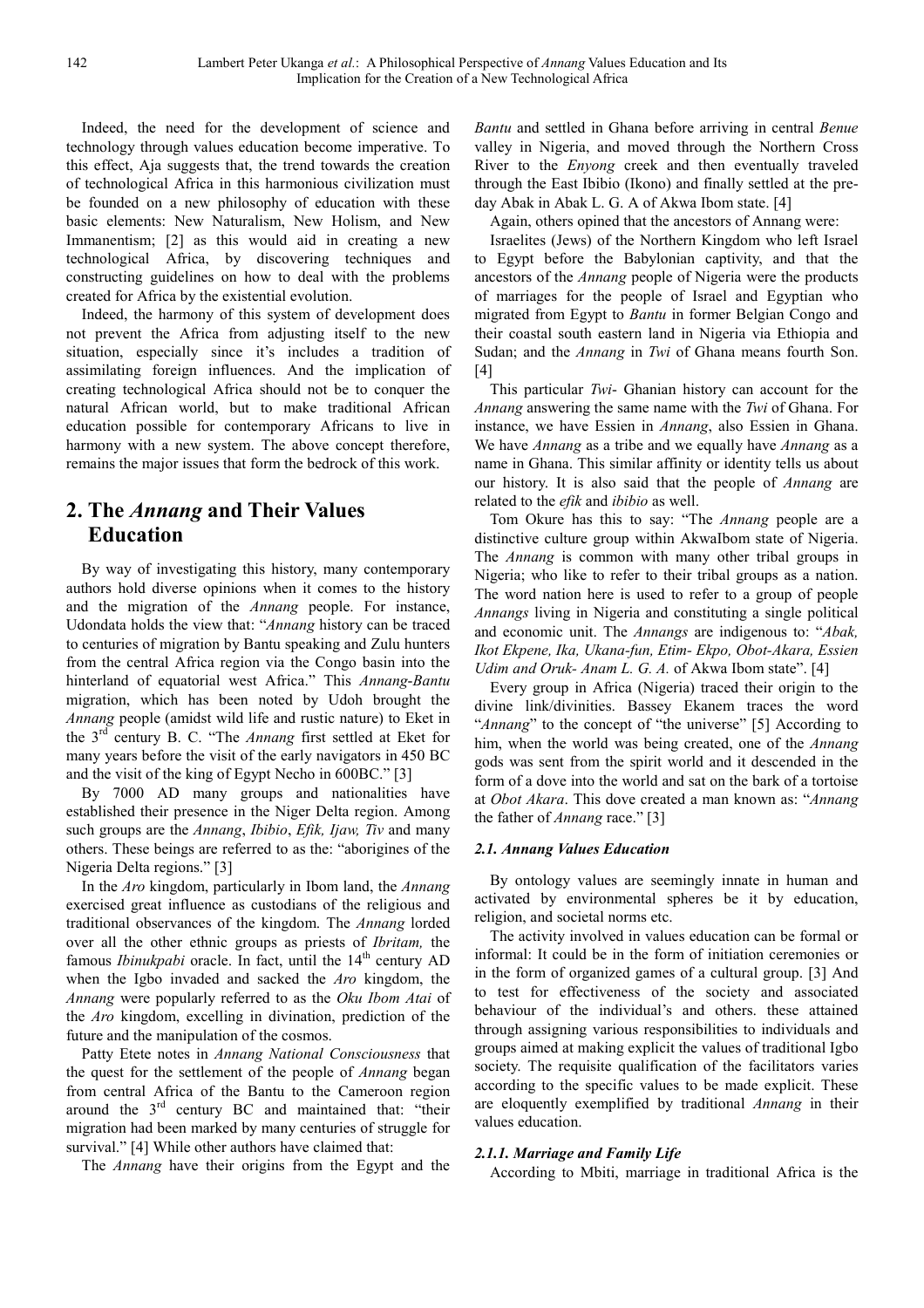focus of existence. It is the point where all members of a given community meet: the departed, the living, and those yet to be born. All the dimensions of time meet here…marriage is a drama in which everyone becomes an actor, or actress and not just a spectator.

Even though several attempts have been made to modernize the marriage institution in *Annang* nation, the marriage institution remains one of the oldest forms of social contract between a man and a woman, families, kindred, the living and the dead. One of the vital seed emanated from marriage that remains sacred in *Annang* land is (Ayeyen) Grandchild. "*Ayeyen* (grandchild) is one of the most important sacred institutions that were associated with dispute resolution in *Annang* for the simple reason that it has to do with life and dead." [6] *Ayeyen* ( grandchild) are so respected that they can take anything that they wish in their grandparent home especially fruits of all kinds; and any conspiracy to stop the grandchild from doing so, lead to calamity or dead of any kind. Hence any dispute that rose between them will attract serious rituals for reconciliation. [4]

Various signs were attributed to infidelity on the part of married women; a certain spirit was and (is) believed to have been at work in such cases. This spirit is known as (ekponkaagwo), spirit against adultery, and the testing properties were invoked by suspicious husbands publicly on the weekly palm wine day, (usenukot). [4] These grave consequences, the public invocation of (ekponkaagwo) provided an opportunity for confession and even reconciliation.

For the *Annang*, therefore, marriage and family life is a requirement from the corporate group- because it is the process through which a new link among members of the community is set in motion. It is a complex affair with economic, social and religious and philosophical dimensions. A person who has no descendent, according to the *Annang*, quenches the fire of life: his line of physical existence is blocked if he/she does not get married and bear children. So marriage and procreation in *Annang* thought are unit; without procreation marriage is incomplete.

Biologically, both husband and wife are reproduced in their children, thus perpetuating the chain of humanity; metaphysically, through their living heirs, the dead continue their existence. The *Annang,* believes, and they are convinced, that the living-dead are reincarnated, in part, so that aspects of their descendants, contends the *Annang,* quenches the fire of life: his line of physical existence is blocked if he or she does not get married and bear children. With this understanding, to get married is a sacred obligation which must neither be abused nor despised. Everybody has to get married and bear children. This is the greatest expectation of the individual. It is, therefore, irresponsible for one to be an unmarried adult. Make for the survival of the group. Marriage education starts in the family. When a child is born, it learns to be a social member of the community. In the home he or she plays being a father or a mother. As the children play, adults oversee what role each is playing by correcting either the boy or the girl for not really playing the role of a father or mother. At puberty the child goes through series of initiation. These initiations serve as the "birth" of the young people into the states of maturity and responsibility. At the family level, the girl-child is taught how to cook: She stays by her mother, prepares the ingredients for food with the mother and learns the stages of preparing different dishes. When she is deemed to have learned enough, she is allowed to prepare alone the family meals. The mother teaches her how to clean the young ones, present food to their family and visitors. She is taught how to receive visitors cordially without exposing herself to temptation.

Puberty rites in *Annang* are dramatized and effect the incorporation of the young girls into the full life of their community. On reporting her first menstruation to the parents, the girl's family performs the puberty ceremony for her. With her age mates, she is confined in the house. She rubs her body with local cream made up of fresh palm oil mixed with *Idiuood* –red-wood pulp which is ground into powder. On an appointed date, the girl "comes out" robust and fresh. Experienced women in the compound teach her how to take care of herself during menstruation periods. She is taught to avoid men the dos and don'ts of matured female members of the community are listed down for her internalization. The feast serves as a venue to alert the community that the girl is matured and ready for family life. All members of the community are there and then guards over her morality.

Male children enjoy different types of puberty rites. On reporting of his first experience of his bed- wetting, the tradition *Annang* advisees his son that his now a grown-up and should not play carelessly with the opposite sex. The young adults are encouraged to mix freely with people of their age grade and of the same sex for such Endeavour's as fishing, cutting of palm fruits and hurting expeditions. By trial and error, the boy learns the art of fishing, and cutting of palm fruits. The first bird to be shot by a male–child is celebrated. With the mates, the "achiver", the boy, dances round the compound to celebrate the feast of being able to aim and shoot down a bird. He and others learns to, not only works together, but also to celebrate the success of others. Those who have not yet shoot birds are thereby encouraged to do so. Thus, they learn that the success of their peer, is by extension, theirs.

Apart from their social significance, initiation rites among the *Annang* have educational purpose. One of such purpose is to introduce young people to matter of sex, marriage, procreation and family life. Since the whole community participates in the initiation rites, it is therein the entire corporate body of society prepares the young people, albeit, informally for marriage and family life in the traditional *Annang* set up. Girls are taught how to cook, how to behave towards men, how to care for children, and how to look after a man. They see their mother do them and they copy. The boys are taught what most concern men, for example like looking after the family livestock, acquiring wealth which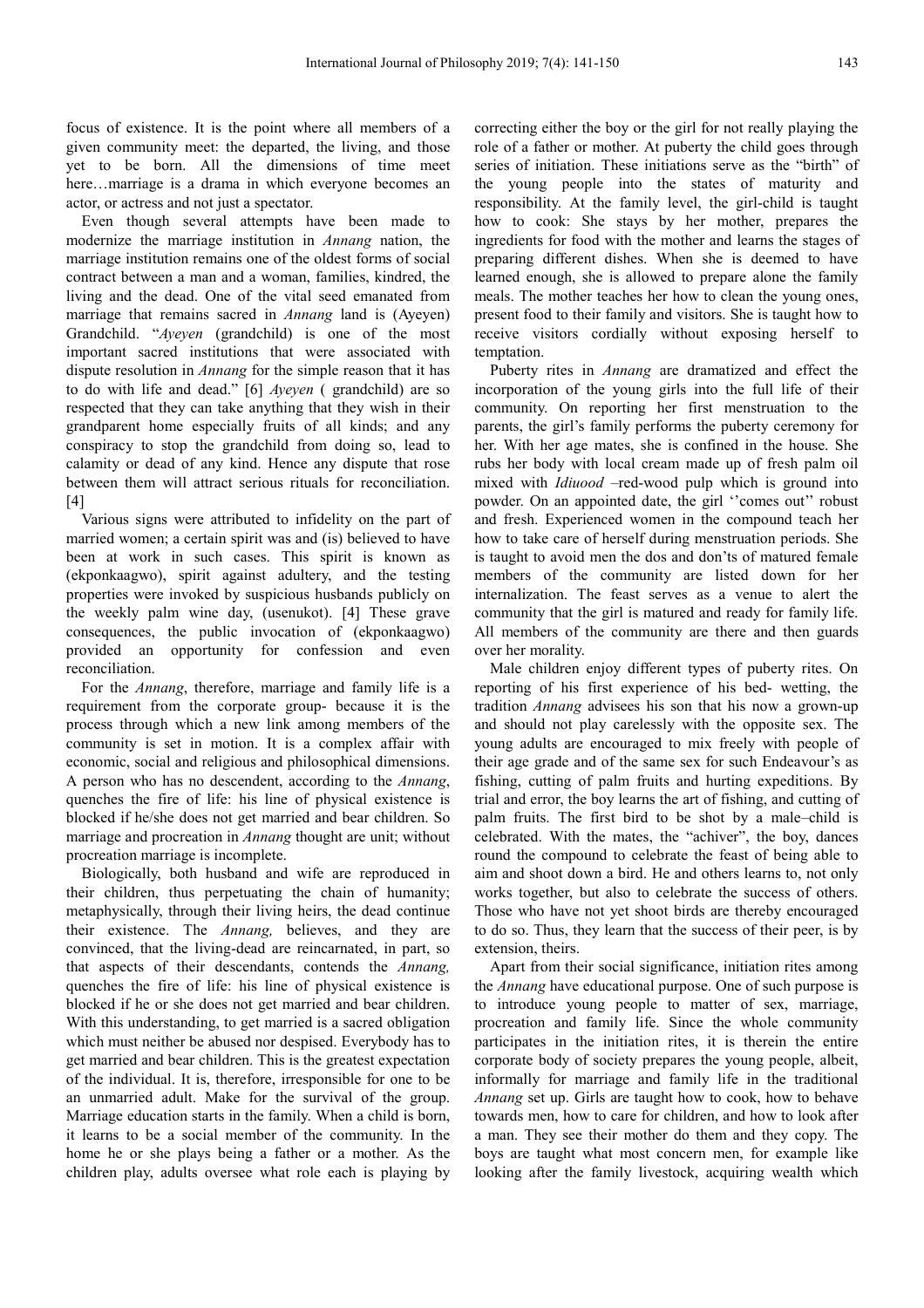one would give to one's would-be in-laws and how to be responsible heads of families. These, the parents do by exposing their sons to the professions of the family: they learn by doing what their fathers do.

#### *2.1.2. Solidarity/Fellow Feelings and Community Obedience*

In the traditional *Annang* community, experienced elderly wives compound serves as a maternity for child delivery. Elderly women who have been taught the skill of midwifery took the role of child delivery. In *Annang* tradition, they in other hand introduce a baby into the family and to the whole community with cheerfulness and with prayers. Gbadegesin writing on the Yoruba contemporary realities attests the: Cowives are on hand to tease the growing child, chanting the family praise names and demanding gratification in return. All these, with time, raise the consciousness of the child not only as a member of a family but as an integral part of a community. The child thus begins to internalize the norms and values of the community. In this kind of environment, growing children are made to see themselves as a part of a household and not as atoms. They learn to appreciate their intrinsic relationship to others, and learn to internalize the interdependent existence of their lives with others. Thus the foundation for the spirit of solidarity and fellow feelings is laid.

At the community level, the young are exposed to the display of selfless service and obedience by members of the community through festival chant, folktales, songs, and proverbs. The listeners of the story are challenged to reflect on the story. Such didactic stories are often ended with: He, who has ears, let him hear (akeaniedeutongndikop yak akop). Thus, the young learn to see themselves as those who should carry the banner of the values of the community. Every member grows to learn, informal, to consider himself or herself as an integral part of the whole; each is made to appreciate role towards the good of all.

On this note, K. A. Busia, states this succinctly when he commented about the Akans of Ghana that: "The individual is brought up to think of himself in relation to his group and to behave always in such a way as to bring honour and not disgrace to its member; the ideal set before is that of mutual helpfulness and cooperation within the group of Kinsfolk". [7] This view is corroborated by Kwame Gyekye when he cites an *Aka*n proverb: "The prosperity (or well being) of man depends upon his fellow man." [8] Later in life, parents begin to introduce their sons and daughters to the traditional rituals at the ancestral shrines in the compound. The father who takes his son to farm, introduces him to farming. The same can be said of other professions. The *Annang* adult follows the footsteps of his/her father/mother. Thus seen, values education among the *Annang* is carried out mainly by elders (including parents), and people in Authority. In addition, special agencies for the inculcation of certain societal values into young adults are resorted to. Secret societies are in this category. Through initiations, adults are taught various values; they turn the adults into morally

responsible individuals.

#### *2.2. Issues on the African (Annang) Values Education*

Schofield maintains that for a process to be education, it has to satisfy the following conditions:

- 1. It must imply the transmission of what is worthwhile to those who become committed to it;
- 2. It must involve knowledge and understanding and some sort of "cognitive perspective" which is not inert; and
- 3. It, at least, rules out some producers of transmission (for example, indoctrination) on the ground that they lack wittingness and voluntariness on the part of the learner.

From our account, values education in traditional Africa (Annang) setting in terms of contents, attitudes, and methods does the process qualify as education? The task of education is, broadly speaking, to develop people in such a way that will be enabled to take pleasure in life while contributing to the maximization of pleasure in the community as a whole. What is educationally worthwhile in a given human society is therefore, whatever will contribute to that end. The content of traditional *Annan*g values education are aimed at inculcating values and attributes that will enable people committed to it to take pleasure in life. And since people are not borne with pre-ordained to take pleasure only in a certain restricted range of activities, education in human value see it as its task to expose the young and the adults to those values through various activities that the societies deems most likely to contribute to the well being of the self and the community.

Hence, the *Annang* education in values is rituals. [9] Although the immediate pleasure of the subject is discounted, the ultimate aim of the education is to bring up people in such a way that they find their pleasure and well being in the educational activities. Judging by the methods, it might be doubted by some people with the Western frame of mind whether the methods of education in human values do not amount to indoctrination. My answer is "No". After listening to the stories, the subject the subject raised question such as: What happened to the last child? Why did the tortoise do that? So, there is some element of dialogue; the values are not just handed down for the children to learn and put into practice. That is, it is not "basically the straight forward transmission of information regarding what is wrong and what is right." More so, the people committed to it, on their own, pursue the activities of their choice (by joining, say, the secret society or profession they like) voluntarily. The society only directs the interest and attention of the subject to those activities that would most effectively bring about the desired changes in the behaviour of those committed to the educational activities. Incidentally, the activities are educationally worthwhile for imparting the societal values.

Traditional education in *Annang* land saw the great training of girls to womanhood; especially in *Mbokpo* traditional institutes; marriage was an exclusive arrangement of parent after careful scrutiny of the would-be husband. But much of values education is through the church and the schools. Consequently, parents no longer see it as their responsibilities to educate their young on the values of the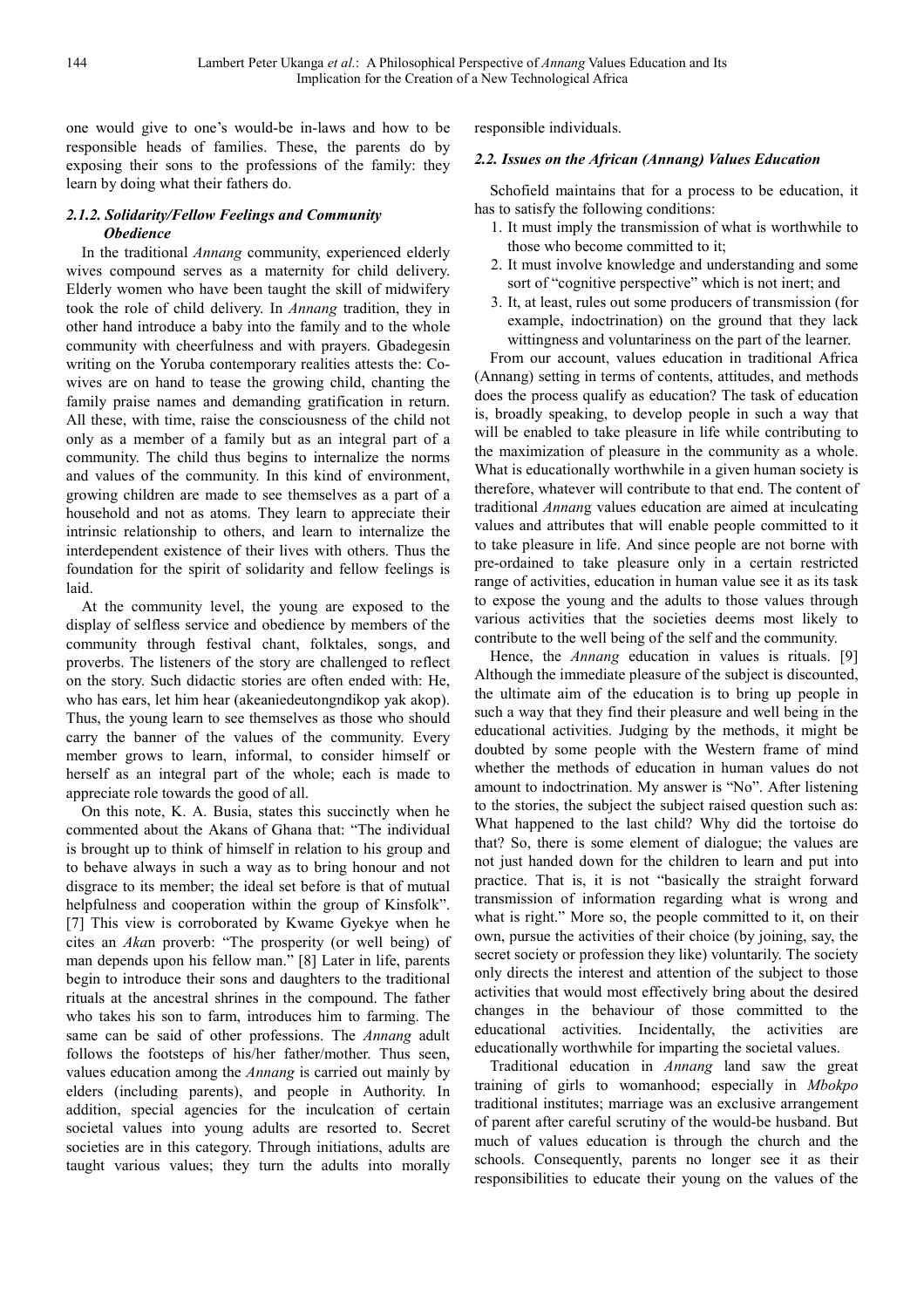society. Thus, most traditional *Annang* value absolutes are being systematically dethroned. On the part of the Igbos, Egbeke Aja would say: "the fabrics of traditional African values are being shaken to the roots. Hence the social and moral dilemma in which the contemporary Igbo finds him or herself." [10]

More so, in the current era, the Government and private sector in *Annag* Land (AkwaI bom State) at large, saw and knew the need to place high premium on quality education for the future generation of *Annang* children. This is done with a full sense of retaining the philosophy of education in its traditional wealth, to nurture a school system in Annang land to produce elite who can think for the posterity.

## **3. Egbeke Aja's Notion of a New Philosophy of Education**

At times human knowledge seems exhausted due to some inability of man to unlock some natural resources created by nature. At the same times human knowledge and the reality of human search for knowledge and discovery has it that human kind has not discovered up to 10% of it environmental depositions. Indeed, men by nature in his continuous search for discovery always now, every time and everywhere seek to discover new knowledge. To this effect, Aja postulated that: "The trend towards the creation of technological Africa must be founded on *a new philosophy*". [10] According to him, a basic element in this new philosophy is what might be called: *New Naturalism, New Holism and New Immanentism.*

In establishing this concept; "New Naturalism asserts that man is, in fact, part of nature rather than something apart from it; that nature is not the rigid, mindless, deterministic machine that earlier eras conceived it to be; that the totality of the universe is a dynamic process, a constant movement and becoming." [10] Some western scientist have gone so far as to contend that some form of mind exists in even nonliving matter; but such an assumption is not necessary to the belief that the universe is, in a sense, a moving equilibrium of which man is a part. [10]

However, man is not merely part of nature, but the highest part, an element in a semi-determined system of nature. On this Aja says: "He is for all practical purposes, private and undetermined; his mind is the most complex thing in the universe. [10] Unfortunately, while man gains in dignity as he is seen as part of the physical nature in western thought is thus; his most complex mechanical creations pale into insignificance.

Closely related to this *New Naturalism* is *New Holism*; that is, "the realization of how interconnected everything is" [10] Hence in African thought the term "community" include the living and the dead who claim blood relationship. It is also made up of superior and inferior forces. Therefore according to Ruch and Anyawu; in Aja *Doing African Philosophy*, "it is a world of ordered relationships where all actions are integrated into the order of a cultural universe." [10] Indeed, from the evolutionary philosophies of the nineteenth century

has come the idea of becoming, which destroys the traditional western distinctions between being and on- being, thus paving the way for the rejection of the Newton view of the world as matter in motion, a complex of forces exerted on objects, and of analogies based on leverage and weight and anything else associated with the primitive machinery of the early industrial era in the West. Here Aja posits that; "the image of the mechanical universe must give way to the idea of process." [10]

The basic concepts of process and system imply recognition that no part is meaningful outside the whole. No part can be defined or understood save in relation to the whole. Hence; there are few closed or isolated systems in nature and none in society, save for the desert island of legend." [10] All men are linked with each other, and with their social and physical environment, in a fantastically complex moving equilibrium. When considering social questions we must, according to Aja in the world of M. T. I President Julius Stratton, "advance from the anatomy of components to the physiology of organic whole-which indeed is now the society itself." [10] Similarly, in African thought, "everyone is expected to be the keeper and protector of the interest of others which are by extension, their own too." [10] For, the well-being of man depends upon his fellow man, according to the Akans of Ghana. But this whole, the universal as well as the social, is a new kind of whole, determined not from outside but from within.

Another element of the new world outlook requisite for the creation of technological Africa is the *New Immanentism.* According to Ferkiss quoting from Aja, he stressed that Eastern philosophies have always stressed the imminent, leading to a pantheism not unlinked to the pan-psychism of some modern biologists." [10] For the Africans Aja posits that: "it is then very natural that if anyone wishes to take for himself, or to make use of the vital force of an inferior being, he should try to produce for himself alike "Kijimba," which signifies and materializes the vital relation between the other being and himself" [10]

Furthermore, in the Western world for instance, especially the Judeo-Christian tradition, God the principle of order and change, is primarily outside. Though, in theory, He is everywhere. He is usually envisioned as "up there or out there." A civilization whose world view is dominated by the physicist and the mechanic can think of the Deity as a cosmos watchmaker, and of the universe as in some sense having been created and sent down. But the modern world increasingly rejects this viewpoint as the biological sciences come to the fore. On this Aja said: "the creative principle of the universe is not an external, but an internal one, nothing is isolated; life exists within system, and systems create themselves. Modern Westerners hold these views, Oriental holds them, and Africans have held them for a long time." [10]

In the final submission, Aja held that these three principles-the new Naturalism, the new holism, and the new immanenetism- should provide the necessary basis for the outlook that must come to dominate human society if man is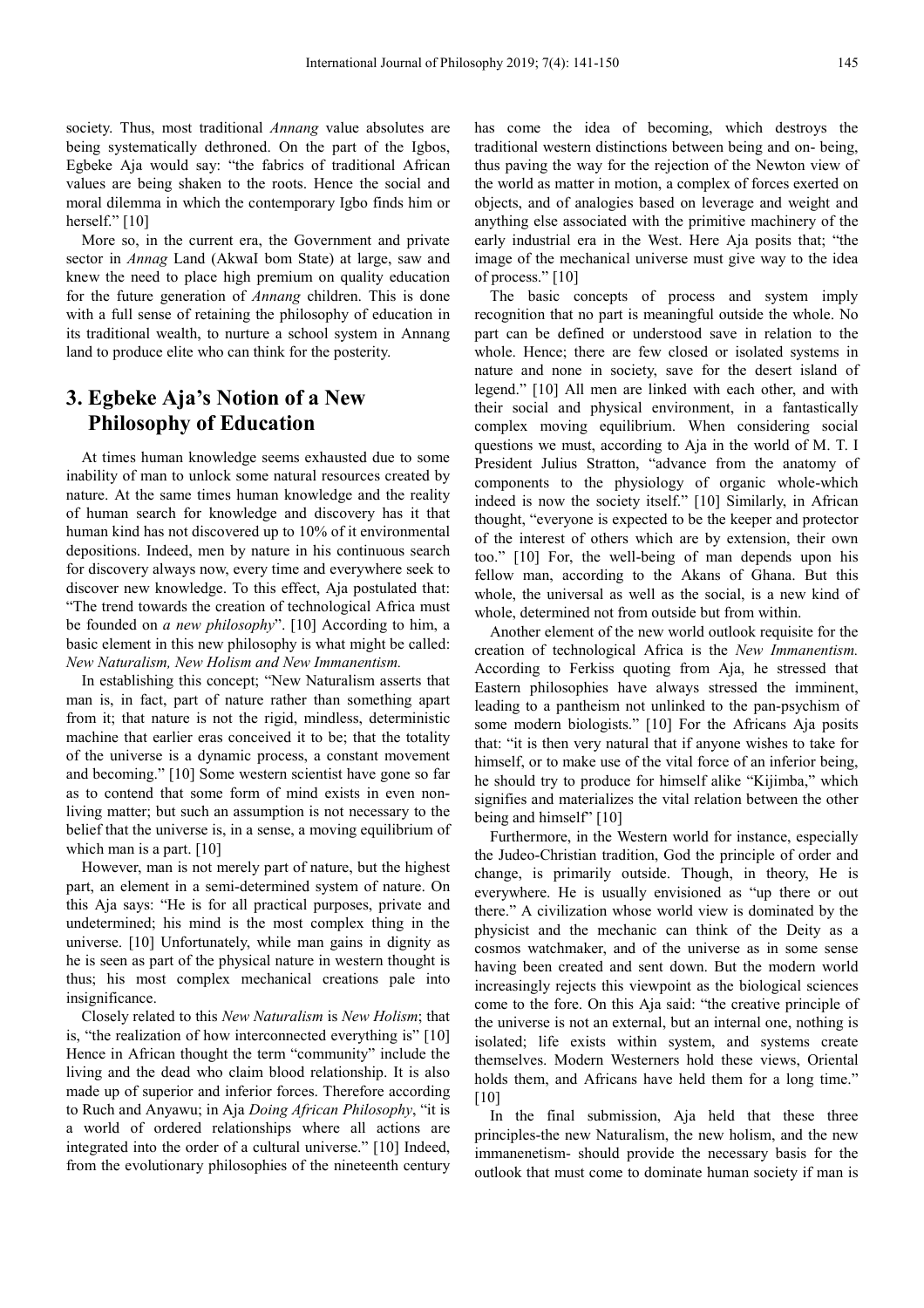to survive the existential evolution already under-way. According to Ferkiss, in Aja *Doing African Philosophy;* technological Africa:

Must so internalize these ideas and make so much a part of his instinctive world view that they inform his personal, political and cultural life. They, in turn, lead to certain further principles. If man and nature are one, then society and the environment are one. Therefore, meaningful social policies must be ecological in character, that is, that must be based on a recognition that the interrelationship of men t teach other and to the total environment means that any decision, any change, affects everything in the total system. [10]

At this point Aja summit that: "the world of forces is held like a spider web of which no single thread can be caused to vibrate without shaking the whole network." [10] Thus, in a sense, nature has right as well as man, since its activity and that of man are inextricably intermingled, and with this idea one can make use of this nature and transform beings into another forms and as such discovering new things that can help transform our conditions. On this Njoku assert: "the discovery of the nature of something directs us to the source from which it emanates which equips us with a knowledge that can be employed in transforming bodies." [11] This as such can be the pathway for developing technology in its reality which will lead to the creation of a new technological Africa.

## **4. Towards the Creation of a New Technological Africa**

According to Aja, in 1990, together with two senior colleagues of his, received a Social Science Council of Nigeria research grant, and the one year research project resulted in a paper: entitled: "Scientific and technological Development of Nigeria: A philosophical Perspective." [10] In that paper, their findings were: (i) that science and technology are both products of human cultures. For them, cultural pluralism leads to diverse forms of technology and scientific models; (ii) that certain cultural forces can either impede or enhance the development of science and technology in any given society. [10] In that paper, they argued that, "Nigeria (Africa) seems not to consider seriously these cultural elements in her bid for scientific and technological development." [10]

The present point therefore, aims at showing that the effort of Nigeria, and indeed Africa, towards the creation of technological African societies vis-à-vis technological and scientific development reveals that Africa is still dormant. This is because, given the meaning of technological development, as scientific knowledge applied to practical (especially industrial) purposes, contemporary African is increasingly unable to cope with his or her social, political and economic problems. Yet, a social, political and economic evolution is underway. This threatens the African's identity and might make the continent unmanageable and literally uninhabitable. The contemporary and traditional Africa is incapable of coping with this evolution judging by the level of his or her technological development.

That is to say, the technological Africa will not be a new ruling class equipped to perform a new role based on new sources of power, namely, western science. On this, Aja summits that: "science and technology confer power, but ruling classes perform political roles, not scientific or technological roles as such." [10] The technological Africa will not be a new ruling class as Aja postulated. Again he added: "Neither will it bear new personality type: hyperrational, objective, and manipulative. He has to retain his Africanness; the technological Africa must be Africa if he is to be *really technological.* He will not and cannot be imagined to be trading his own personality for a different one. [10] On this Senghor noted, quoted from Aja; "He must not become the rationalistic, instrumental, hard-nosed human beings of the West, or the economic man of the classical economist" or even the emotional African of the Negritudeans. [10] Indeed, Victor Ferkisson this interrogate thus: "man must emerge naturally from his context." [12] So he needs not be a new biologically type artificially created. Such a development according to Aja, "Would mean that the technological Africa had not emerged naturally from his context. African civilization would consequently fall prey to its own creation." [10]

To make for an authentic technological Africa, Fogg summits that: "he must be an African who will be in control of his own development within the context of a meaningful philosophy of the role of technology in human evolution. He will be a new cultural type, so to speak, that will leaven all the leadership echelons of society." [13] That is to say, the technological Africa will not only be man at home with science and technology; he will also dominate them rather than be dominated by them. Again he posits:

Indeed, he will be so at home that the question of whether he or technology is in charge will never arise. To state that man should rule technology rather than vice versa is almost truism, of course…To think otherwise, is an empty exhortation to virtue, more for the political stump than as basis for serious discussion of human problems. [10]

Granted that the African controls his technology, such a technology must serve his interest and must be in accordance with African norms, values, traditional education and the likes that embodied African metaphysics.

#### *4.1. What Is Technology and Technological Africa*

Before interrogating further, it is good to understand what technology is all about. There are many definitions of technology.

Technology is an art, skills and cunning of hands to produce something. [14] For some, technology is man's ability to "combine intellectual, moral, and physiological prowess to produce something." [10] It is also seen as the cultural tradition developed in any human communities for dealing with physical and biological environment. Indeed, "it is also seen as the cultural tradition developed in human communities for dealing with physical and biological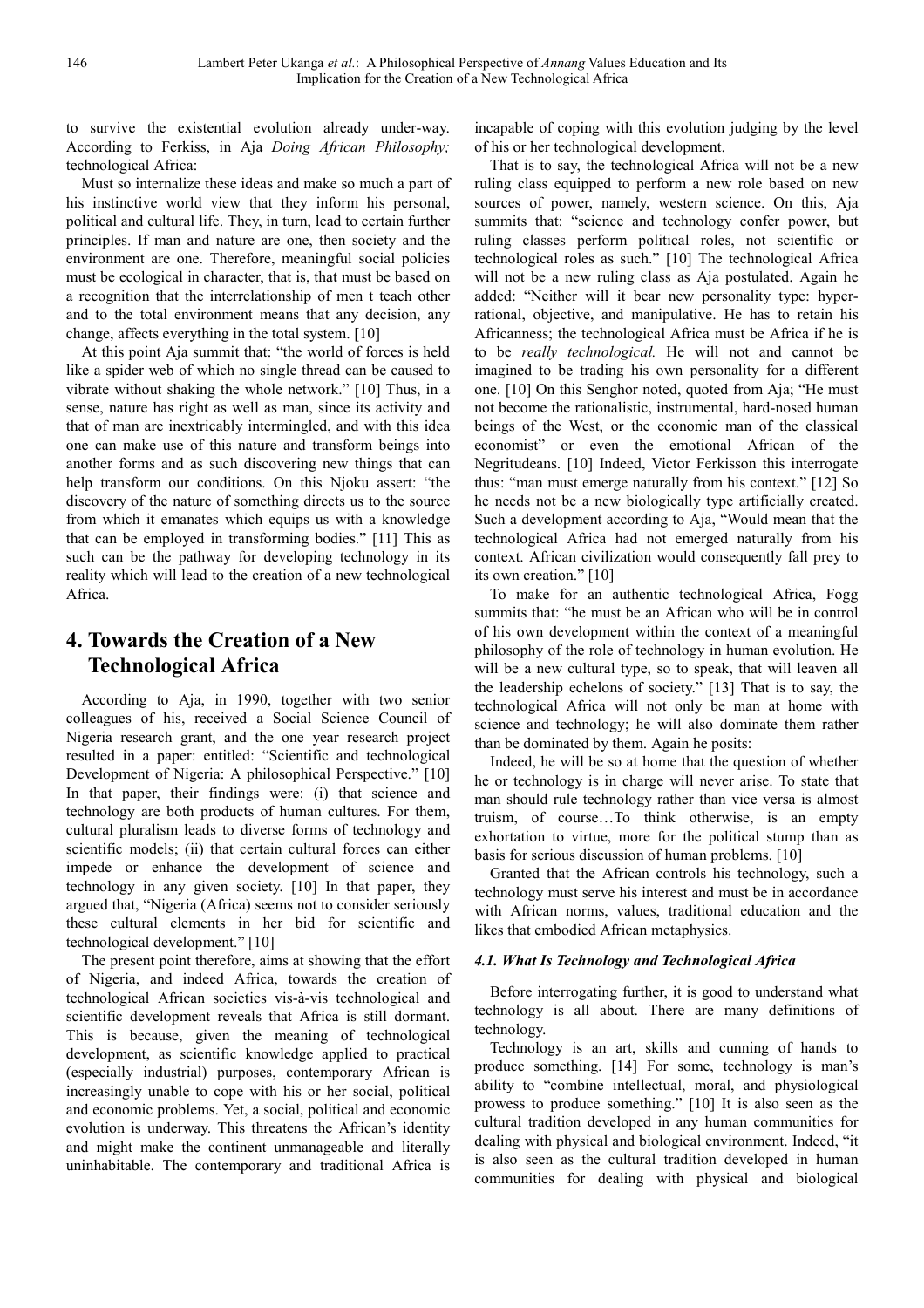environment." [15] According to Aja: "technology, therefore, involves the methods and procedures by which a people produce and process what they eat, drink, and wear. [10] Technology provides shelter, communication, and transportation, etc. [10]

What then is Technological Africa? Some, therefore, think that Africa's only salvation is the creation of an African who can apply his/her knowledge of western science to the solution of the practical problems of the African environment. Such an individual is what we, herein, refer to as the technological Africa. That is to say, the technological Africa will not be a new ruling class equipped to perform a new role based on new sources of power, namely, western science. For science and technology confer power, but ruling classes perform political roles, not scientific or technological roles as such. The technological Africa will not be a new ruling class. Neither will he be a new personality type: hyper rational, objective, and manipulative." [10] He has to retain his Africanness; the technological Africa must be Africa if he is to be really technological. He will not and cannot be imagined to be trading his own personality for a different one.

With the above interrogation, technological Africa by adequate definition must include within it some account of what African outlook will be. Technological Africa by definition will then be an African who possesses the world view of African science and technology.

#### *4.2. Aja on How to Create a New Technological Africa*

Having in mind what technology and what technological Africa are from the above interrogation, Aja posits thus: To control technology, we must have some idea of where we are going and how far, else we will be mere passengers rather than drivers of the chariot of evolution." [10] Again he intimate that: "we are thus forced to do two things at a time: to predict Africa's future so as to make sure our proposed technology will fit in; and, to develop a new philosophy of African societies based on the future's needs. So in creating the technological African, we must define his/her task and the world view she/he must bring to bear upon the technologies she/he creates." [10]

In line with the forgoing, the question now becomes; how can one possibly lay down a future African philosophy of technology for general acceptance? This question becomes more pertinent when one recalls that such dominant world views as traditional Christianity, orthodox Marxism, and classical liberalism have clearly failed to provide a rationale for dealing with the existential identity evolution of the contemporary western world. Cana new African philosophy achieve this? Many an African and every non-African philosopher have reckoned lack of a common value system in Africa as part of Africa's contemporary problem. On this, Aja assert that: "It is, therefore, reasonable to maintain that any new philosophy aimed at creating a technological African will be intellectually arbitrary." [10] Again he says: "Such an arbitrary creation can only be spread through coercion or irrational persuasion which would not only be

self-defeating but would unfortunately be futile since a unifying African philosophy for technology should, above all, be based on shared perceptions and values." [10]

Going back to the definition of technological Africa; as defined as African who possesses the world view of African science and technology, such knowledge we think will provide standard value for future African civilization. Recounted by Aja, "available evidence clearly shows that the African (Igbo) metal technology had attained a sophisticated level centuries before the first European explorers visited the South-Easthen part of Nigeria in the later half of the fifth century B. C." [10] Agreeing to this, Onwuka Njoku recount thus: "The sheer number and aesthetic quality of the bronze recovered at Igbo-Ukwu and Ezira, and carbon-dated to the ninth and fifteenth centuries respectively, are sufficient evidence for this suggestion." [16] On this Ferkiss through more light when he says: However, people with the western frame of mind might argue that values are either transcendent in nature or are derived from an analysis of the natural world which is essentially deductive and empirical in nature. Others object that part of the whole mission of Western philosophy from Kant to Wittgenstein has been to show that values cannot be derived from natural philosophy. The belief that the "ought" cannot be derived from the "is" is now an elementary commonplace in every primer in social theories.

Here the matter is not so simply resolved. Many leading Western and African philosophers alike have argued from what man is to what he should do and be. As observed by Kwame Gyekye, many who formally denied that the data of human experience provide ethical imperatives now sneak their theories of values in through the back door by appeals to common sense as a standard when all is said and done. On this Aja says: It is important to note that various subterfuges are used to get around the problem of how human groups come to acknowledge what counts for them as value." [10] As Ferkiss rightly observes, we do not have to answer all the fundamental questions in ethics the discussion on creating a technological man raises. The issue is more problematic with regard to the African given his colonial and post-colonial experience. On this Aja summits that: "we can address the problem by simply defining them, which though a difficult one, is at least, susceptible to rational discussion." [10]

In creating the technological Africa, Aja summits that:

We can assume we ought to do what will lead to a goal, and discuss which goal to choose; for if our doctor tells us eating a particular food will cause cancer, this does not prove we should stop eating the food; we have the option of preferring an earlier and possibly more painful death, this applies to our choice of the goals and ethics of our technology. If someone tells us the arms race is suicidal, he does not thereby prove that collectively we should eschew suicide. The decision is ours. [10]

Interrogating further Aja says:

The "ought" of the technological Africa can never be derived from empirically grounded predictions about the consequences of actions or technological creations. Any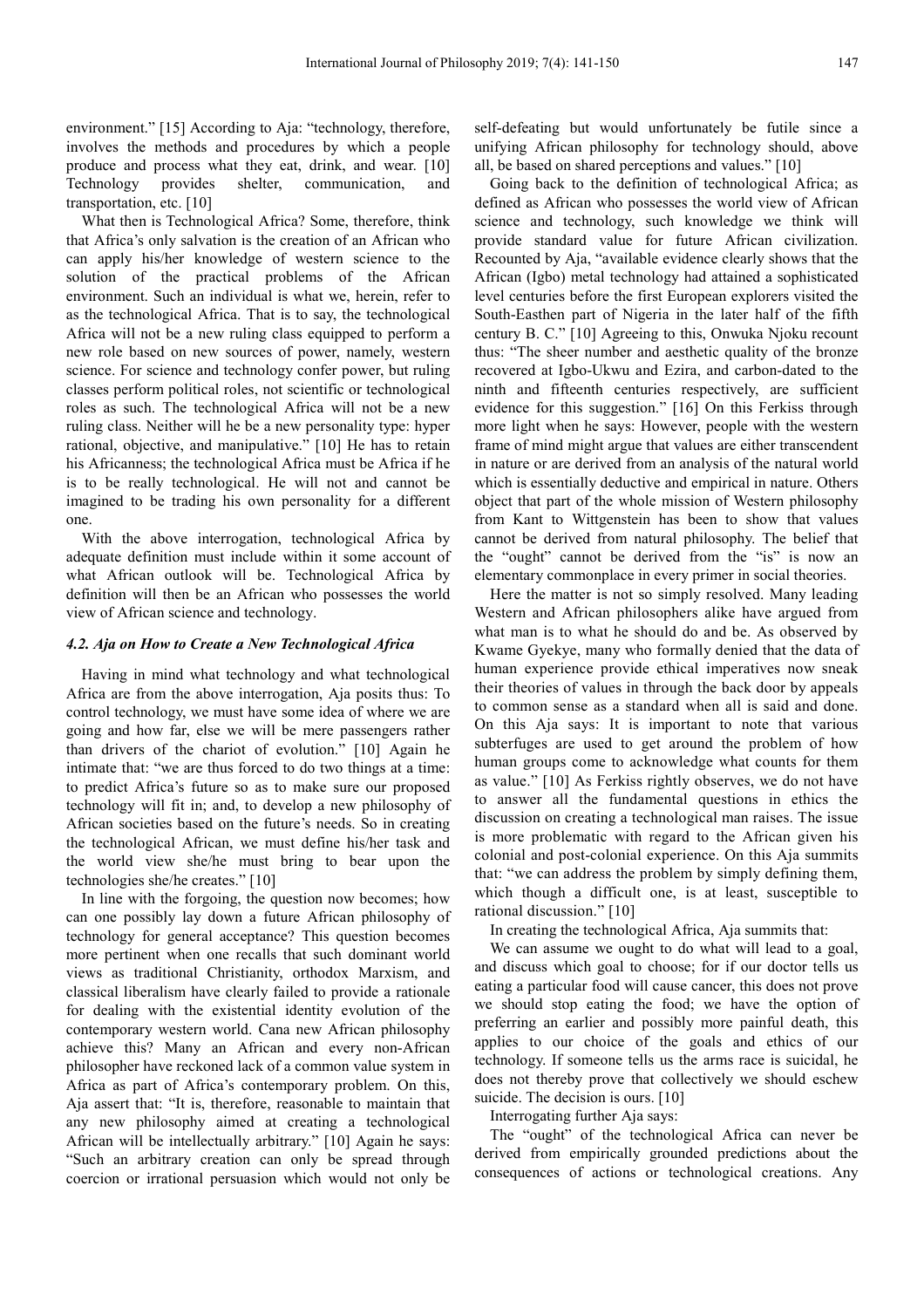preference for pleasure over pain, knowledge over ignorance, health over disease, and survival over extinction, is incapable of justification unless we first agree that there is some inherent reason for respecting the order of nature that impels all creatures towards survival, activity and growth. That is to say, science and technology cannot be the source of value unless the human society domesticates them for its own needs. [10]

But what practical consequences does the above position have for the technological Africa? For Aja, "problems arise from the fact that even if we admit that survival or happiness is desirable, these may require different conditions for different people, since what makes a person or group of persons prosperous may make another poor." [10] The cattle Fulanis of West Africa, for example, reckon on Western education as a possible means of preventing them from cattle rearing – their main source of livelihood. But for, say, the Igbo or the Yorubas of Nigeria, Western education is a veritable means to prosperity. What is more, it is not the nature of "goods", but their scarcity, allocation, and occasional incompatibility that presents the difficulties in Africa. So, too, at a social level, the problem arises of priorities among goods. Health and survival, no doubt, are both desirable; but, they become dicey issues if society must risk the health of even some in order to ensure its survival.

These problems, however is complex, may be more amenable to analysis and solution than we assume. Aja recalled that; "Jeremy Bentham' shedonistic calculus may have to be rejected as simplistic, but Bentham did not have resources of modem science, even that of social sciences, to provide data as to what the effects of alternative policies might be, and he lacked computers to manipulate these data." [10] Whether science can help us to reconcile conflicting values is a question that must be decided on the basis of experience and experiment. The idea that it can help us cannot be dismissed out of hand through essentially irrelevant assumptions about the difference between the descriptive and normative orders. Quoting from Aja in *Doing African Philosophy* John; "Dewey is certainly right in saying that a culture that permits science to destroy its values without permitting science to create new ones is culture that destroys itself." [10]

Be it as it may, Aja summits that:

The increasing knowledge of the order of nature provided by contemporary Western scientific discovery, the increasing power over nature given to man by Western technology, and the fact that increases in African population have raised the amount and intensity of human interaction to a plane that bespeaks an evolutionary breakthrough, all combine to present technological African person with the outlines of a "new" philosophy of human existence. [10]

This philosophy must provide general guidelines that human kind can and must take advantage of it if he is to retain control of his civilization.

#### *4.3. Towards Unveiling the Hidden Realities of Our Different Traditional Values for the Growth of a New Technological Africa in this Harmonious Civilization*

Using the word of Chika Ezeanya-Esiobu, many of us grew up and our reality was further separated from our education. In history for instance, I was thought that the Scottish explorer Mungo Park discovered the Niger river. And so this western ideology attached to every discovery and invention bordered me to thinking about my great-great– grandparents who grew up quite close to the edge of the rivers. And it took someone to travel thousands of miles from Europe to discover a river right under their noise? What did they do with their time? Playing board games, roasting fresh fish and yam or fighting tribal wars? It will take a lot of experiences and epistemic tolerance to understand and have a change of mindset towards our immediate African environment. On this, Philip May said: Our problems lie within our thought and our thought if lies in African strong hold can lead us across the bridge to a new world.

Some years back, World Bank irrigation project in a large scale that cost million dollars in Niger Republic was faltering. The project was not so sustainably and it bothered those that instituted the whole packages. There was another particular project. A particular traditional irrigation method that was hugely successful in the same Niger Republic where the World Bank project was failing. Further research brought Tasa on board (a traditional irrigation method where 20 to 30 centimeter wide and 20 to 30 deep holes are dug across a field to be cultivated. Then a small dam is constructed around the field and then crops are planted around the surface area. What happens is that, when rains fall, the holes are able to store the water and appropriate it to the extent that the plant needs the water. The plant can only assimilate as much water as needed until harvest time. Niger is a 75% scorched desert, so this is something that is a life and death situation, it has been used for centuries.

In an experiment that was conducted, "two similar plot of land were used for experiment and one plot of land did not have the Tasa technique on it. But the other one had Tasa technique constructed on it. Then similar grains of millet also were planted on both plots. During harvest time, the plot of land without Tasa technique yielded 11 kilograms of millet per hectare. The plot of land with Tasa technique yielded 553 kilograms of millet per hectare." [17]

Most of us studied studies Agriculture for about twelve years from primary to secondary school and most of us does not know the traditional African method of cultivation and harvesting of anything that would work in modern times, and actually succeed, where something imported from the West would struggle to succeed. This is when we are challenge in the Africa's curricula; it needs to be reviewed. Indeed, Africa's knowledge system and authentic traditional knowledge always have remarkable successes in the few cases this knowledge have been implemented in Africa.

More so, think of Gacaca, a Rwanda's traditional judicial system that was used after the genocide. In 1994, when the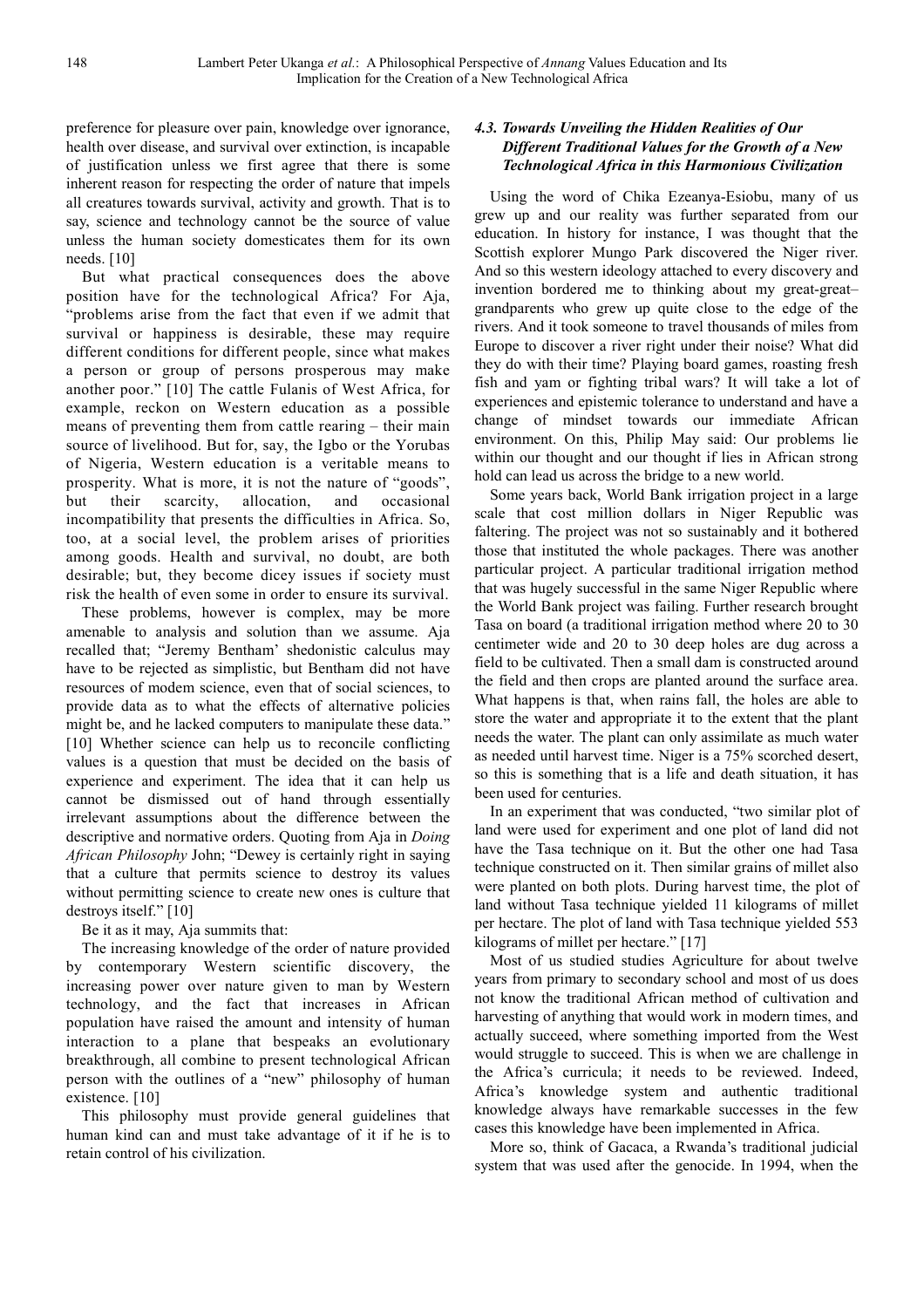genocide ended, Rwanda's national court system was in shambles: "no judges, no lawyers to try hundreds of thousands of genocide cases." [17] So Government of Rwanda came up with this idea to resuscitate a traditional judicial system known as Gacaca. Gacaca is a community based judicial system, where community members come together to elect men and women of proven integrity to try cases of crime committed within these communities. So by the time Gacaca concluded it trial of genocide cases in 2012, 12,000 communities-based courts had tried approximately 1.2 million cases. That's the record. Most importantly is the Gacaca emphasized Rwanda's traditional philosophy of reconciliation and re-integration as against the whole idea o banishment undergird the present day-Western style.

Again, during the Nigeria-Biafra civil war, between July 1967 And 15 January, 1970 Biafra were able to build Gbunigwe also called: "Ojukwu bucket. [17] It was a series of weapons systems including command detonation mines, improvised explosive devices and rocket propelled missiles, mass-produced by the republic of Biafra and used against Nigeria between 1967 and 1970 in the Biafran war for the war. Though the war was lost but what happened to those knowledge? If the people who are in power are interested in African/Nigeria development, we would have being talking about nuclear weapon and the likes.

So it was Nyerere who said that you cannot develop people, people will have to develop themselves. This quickly informs us the relationship with new immanentism on how system must recreate themselves for a better development and that technological transfer is inimical to African sustainable development

## **5. Conclusion**

Many tribes seem to forget their values because of the fast growing civilization in the world, and as it is becoming global each passing day. There is no successful knowledge in education, in research, in policy making, technological development and across sectors that did not emerge from people's cultural values. The African/Annang people from the southern part of Nigeria have stood over years in holding on to their values education because it is their belief that this will inform their thinking and perhaps their creativity.

Again, we assets that is not going to be easy for the Annang/Africa and anyone researching on Africa's true values, because counter forces will necessary emerge to counter it progress especially those who are purely Eurocentric in their thinking. It is not going to be easy for a people used to being told how to think, what to do, how to go about it, a people long subjected to the intellectual guidance and direction of others, be they the colonial masters, aid industry or international news media. But it is a task we have to do to make progress. I am strengthened by the word of Joseph Shabalala, founder of the South-Africa choral group lady Smith Black Mamba. He said: we can unlearn looking down on ourselves. We can learn to place value on our reality and our knowledge.

I am convince that Africa's further transformation and Africa's advancement will rests simply in the acknowledgement, validation and mainstreaming of Africa's own traditional authentic, original, indigenous knowledge in education, in research, in policy making and across sectors embedded in people's values and traditions. This will be the only way to be owners of creativities without falling prey to it.

### **Conflict of Interest Statement**

No potential irreconcilable circumstance was reported by the authors.

## **References**

- [1] Antony Areji, *Globalization and Identity Question: The Igbo Dilema*, in (NJSS Vol. 4, No. 2, 2007), 53.
- [2] Philip May, *The African Reality of Man's Ontology*, Lagos: Olowale Publication Ltd, 2014, 126.
- [3] Joseph Udondata, *Annang Cultural Development,* (IkotEkpene: Iwoh Printers Enterprises, 2012), 1.
- [4] Daniel Ekanem, *Annang National Consciousness*, IkotEkpene: Ritman University Press, 2016), 44.
- [5] John S. Mbiti, *African Religion and Philosophy*, (London: Heinemann, 1969), 133.
- [6] Segun Gbadegesin, *African Philosophy: Traditional Yoruba Philosophy and Contemporary Realities,* (New York: Peter Lang, 1991), 62.
- [7] K. A. Busia, *The Challenge of Africa*, (New York: Praeger press, 1962), 33.
- [8] Kwame Gyekye, *An Essay on African Philosophical Thought: The Akan Conceptual Scheme,* (Philadelphia, Temple, University Press, 1995), 155.
- [9] Patty Ineme and Joseph Udondata, *A Compendium of Annang Culture*, (IkotEkpene: Ritman Press, 2014), 67.
- [10] Aja, Egbeke. *Doing African Philosophy.* Nsukka: (University of Nigeria Press Ltd, 2015), 286.
- [11] Njoku, Francis. *The Philosophical Grid of Igbo Socio-Political Ontology: Ibuanyi Danda*, Nsukka: University of Nigeria Press Ltd. 2018, 75.
- [12] Victor Ferkiss, *Technological Man: The Myth and the Reality*, Reprinted in peyton E. Richter/Walter (New York: George Brazillier, 1969). Reprinted in Peyton E. Richter/Walter L. Fogg, Philosophy Looks to the Future, 2<sup>nd</sup> ed, (Boston: Holbrook, Press, 1978), 161.
- [13] L. Fogg, *Philosophy Looks to the Future*, 2<sup>nd</sup> ed., (Boston: Holbrook Press, 1978), 161.
- [14] William Freky, what technology is in its simple form, (Ikeja: Sonkai, Books Press, 2011), 25.
- [15] Innocent Onyewenyi, F. U. Okafofor and Egbeke Aja, "Scientific and Technological Development in Nigeria: A Philosophical Persective," Unpublished Research Project Sponsored by the Social Science Council of Nigeria, 1990.